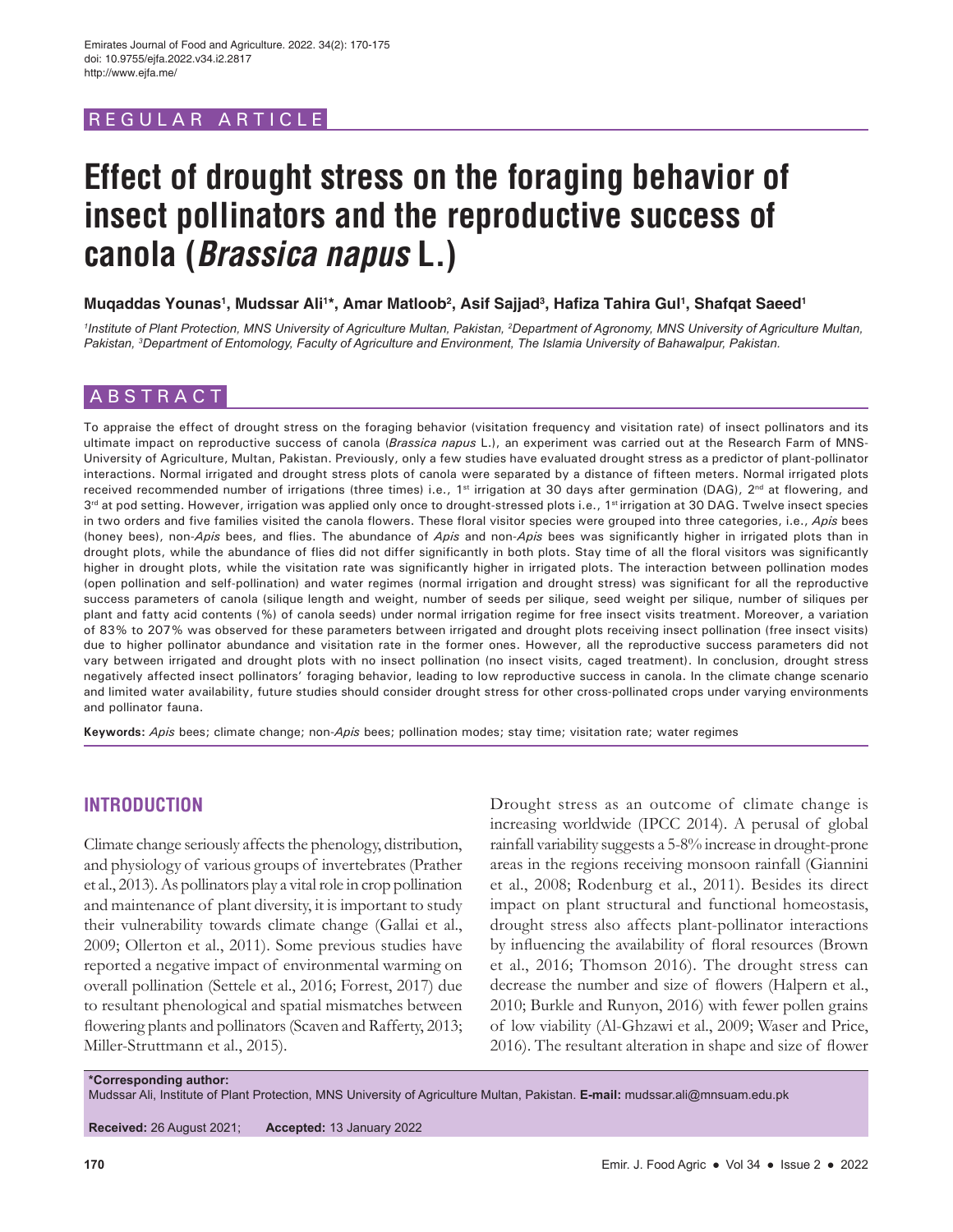corolla leads to fewer insect visits (Thompson 2001) and decreased pollination efficiency (Campbell et al., 1991). Drought also modulates the floral volatiles that attracts the pollinators (Burkle and Runyon, 2016).

Drought stress has also been reported to alter the nectar volume of flowers (Halpern et al., 2010; Gallagher and Campbell, 2017) along with occasional variation in sugar concentration (Nicolson et al., 2007; Waser and Price, 2016). Such changes in nectar volume and sugar concentration affect the foraging behavior of pollinators (Cnaani et al., 2006; Borrell, 2007; Schweiger et al., 2010). Moreover, quantitative and qualitative changes in floral resources have been known to influence the pollinators at the population level (Wallisdevries et al., 2012; Baude et al., 2016; Carvell et al., 2017). It is unequivocal that drought stress reduces the number of the honey bee and bumble bee visits to flowers leading to a severe reduction in yield (Al-Ghzawi et al., 2009; Zhao and Conner, 2016; Gallagher and Campbell, 2017).

Understanding the impact of climate change, especially drought, on the biology of plants and pollinators is crucial. Drought stress may affect the photosynthetic activity of plants which leads to decreased investment in their reproduction in temrs of quanitiy and quality of nectar and pollen (Pinheiro and Chaves, 2011; Lemoine et al., 2013). This degradation in floral traits significantly impacts pollinator visitation and their effectiveness (Cane, 2016; Byers, 2017).

The entomophilous flowers of canola –the experimental plant in this study- are capable of both self and crosspollination while out-crossing ranges 12 to 47 percent depending upon the cultivar (Becker et al., 1992). The open flowers of canola with copious nectar and pollen attract a wide array of insect pollinators i.e., flies, bees and butterflies (Kunin, 1993; Stanley et al., 2013). The adhesive and aggregated pollen grains of oilseed rape facilitate insects in its cross-pollination (Cresswell et al., 2004).

Although the overall pollination process is being disturbed by climate change (Phillips et al., 2018), only a few studies have evaluated drought stress as a predictor of plant-pollinator interactions. For instance, Elferjani and Soolanayakanahally (2018) studied the effect of drought stress -both alone or in combination with heat stress- on photosynthetic capacity, seed yield, and oil contents of canola. Previously, no study reported the impact of drought stress on insect pollinators across the Arid region (Multan) in Punjab, Pakistan. Therefore, the current study was planned to evaluate the effect of drought stress on the foraging behavior and reproductive success of canola under the arid climatic condition of Punjab, Pakistan.

### **MATERIALS AND METHODS**

#### **Study site description**

This study was carried out at the research farm of the Muhammad Nawaz Shareef University of Agriculture, Multan, Pakistan (30.152° N and 71.447° E) from November to March 2017-18. The climate of the area is arid with cold winters and hot summers; the average temperature remains in the range of 25° C-30° C having 35° C-40° C maximum and 10° C-20° C minimum temperature. The yearly all rainfall ranges from 5-10 inches and 2-4 knots wind speed. The soil in this region is sandy, while alluvium land is present close to the Indus, Sutlej, and Chenab rivers (Khan, 2019).

#### **Drought and normal irrigation treatments**

Canola (Hyaola-401) was grown on an area of 4000 m<sup>2</sup> that was divided into two main plots. Each of these plots was designated as a normal irrigated plot, and the other was a drought stress plot, and a distance of fifteen meter was maintained between these two main plots. Normal irrigated plots received recommended number of irrigations, i.e., three times,  $1<sup>st</sup>$  irrigation at 30 days after germination (DAG), 2nd at flowering, and 3rd at pod setting (Directorate of Agriculture Information, 2021). However, irrigation was applied only once to drought-stressed plots i.e., 1<sup>st</sup> irrigation at 30 DAG.

#### **Abundance and diversity of insect pollinators**

The abundance and diversity of insect pollinators in normal irrigated and drought-stressed plots was recorded throughout the flowering season. Weekly observations were recorded twice a day, i.e., 10:00 am and 12:00 pm, with an interval of two days. A wooden quadrate of 1m2 was randomly placed in each census at five different places, and flower-visiting insects were recorded in each quadrate for five minutes. The bee species were identified by using the keys of Michener (2000), while syrphid fly species were identified by an expert (acknowledgment). The voucher specimens were submitted to the Ecology Lab at the MNS University of Agriculture, Multan.

#### **Foraging behavior of insect pollinators**

The foraging behavior of insect pollinators was recorded in terms of stay time (time spent on a flower) and visitation rate (number of flowers visited per one minute). Weekly observations were made twice a day, i.e., 10:00 am and 12:00 pm, in the normal irrigated and drought-stressed plots.

#### **Reproductive success of canola**

For measuring reproductive success, open-pollinated (free insect visits) and self-pollinated (caged with nylon mesh bags) plants were also maintained for comparison. To compare the reproductive success between open-pollinated and self-pollinated treatments in the irrigated and drought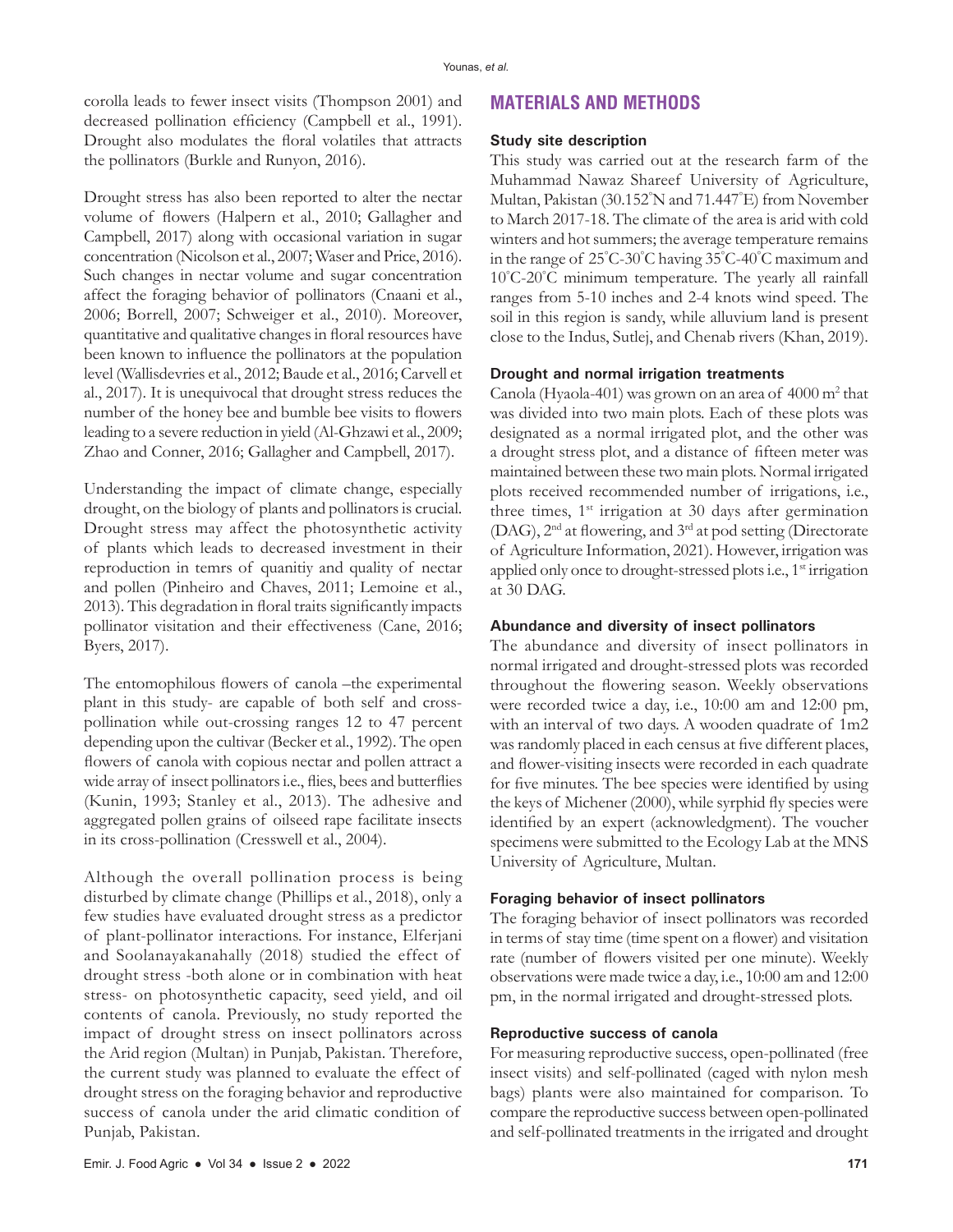stressed plots, the following parameters were recorded i.e. silique length, silique weight, number of seeds per silique, seed weight per silique, and number of siliques per plant.

#### **Statistical analyses**

The means of visitation frequency, stay time, and visitation rate of floral visitors was compared between drought and irrigated plots using an independent sample t-test. Moreover, the interactive effect of water regimes (regular irrigation and drought stress), pollination modes (open pollination and selfpollination) on reproductive success parameters (silique length, silique weight, number of seeds per silique, seeds weight per silique, and number of siliques per plant) were analyzed using two-way analysis of variance (ANOVA). All the statistical analyses were performed on computer software Minitab (16).

# **RESULTS**

#### **Abundance and Diversity of insect pollinators on Brassica flowers**

The pollinator community visiting canola flowers was comprised of four bee species (Hymenoptera) and eight true fly species (Diptera). The bee species belonged to three families i.e., Apidae (*Apis mellifera*, *Apis dorsata*), Halictidae (*Lasioglossum* sp*.*), and Andrenidae (*Andrena* sp.). Among the bees, *A. dorsata* were the highest in abundance followed by *Andrena* sp. The eight true fly species belonged to two families i.e., Syrphidae and Calliphoridae. The abundance of *Ischiodon scutellaris* was the highest, followed by *Eristalinus aeneus* and *Melanostoma* sp. (Table 1)

Two sample proportion test showed significant differences in visitation frequency of *Apis* (*p*=0.000) and non-*Apis* bees (*p*=0.047) in irrigated and drought-stressed plots (Fig. 1). However, there was no significant difference in the abundance of flies (i.e.  $p=0.195$ ) in both irrigated and drought plots (Fig. 1).

#### **Visitation rate and stay time**

The results of *t*-test revealed significant differences in the visitation rate of *Apis* bees (*p*=0.001), non-*Apis* bees  $(p=0.001)$ , and flies  $(p=0.000)$  in irrigated vs. drought subjected plots. The visitation rate for all three groups was higher in irrigated plots than the drought plots (Table 2).

The results of the *t*-test showed that the stay time of *Apis* bees, non-*Apis* bees and flies was significantly greater (*p*=0.000, 0.029 and 0.015, respectively) in drought stressed plots than that of irrigated plots. (Table 3).

#### **Reproductive success**

The interaction between pollination modes (open pollination and self-pollination) and water regimes (normal irrigation and drought stress) was significant for all the reproductive success parameters (silique length and weight, number of seeds per silique, seed weight per silique, number of siliques per plant and fatty acid contents %) under normal irrigation regime for free insect visits treatment (Table 4). It was found that silique length was 83% higher in open-pollinated plots as compared to self-pollinated plots, while silique weight and the number of seeds per silique were 150% and 191% more numerous. Seed weight per silique, number of siliques per plant, and fatty acid content  $\left(\frac{9}{0}\right)$  of canola were 200%, 103%, and 207% higher, respectively, for open-pollinated plots as compared to self-pollinated plots under a normal irrigation regime. However, all the reproductive success parameters did not vary between drought and irrigated plots under no insect visit modes of pollination (Table 4).

# **DISCUSSION**

In the present study, canola flowers were visited by twelve insect pollinators belonging to four distinct families and two different orders. The canola flower with a landing platform of yellow petals and floral rewards (pollen and

| Table 1: List of insect pollinators foraging on canola flowers |
|----------------------------------------------------------------|
| in drought and irrigated plots                                 |

| <b>Pollinator</b><br><b>Groups</b> | Order          | Family        | <b>Scientific Name</b> |
|------------------------------------|----------------|---------------|------------------------|
| Apis bees                          | Hymenoptera    | Apidae        | Apis dorsata           |
|                                    |                |               | A. mellifera           |
| Non-Apis                           |                | Halictidae    | Lassioglosum sp.       |
| bees                               |                | Andrenidae    | Andrena sp.            |
| Flies                              | <b>Diptera</b> | Syrphidae     | Eristalinus laetus     |
|                                    |                |               | E. aeneus              |
|                                    |                | Calliphoridae | Episyrphus balteatus   |
|                                    |                |               | Melanostoma sp.        |
|                                    |                |               | Ischiodon scutellaris  |
|                                    |                |               | Eupeodes corollae      |
|                                    |                |               | Euphumosia sp.         |
|                                    |                |               | Calliphora vomitoria   |



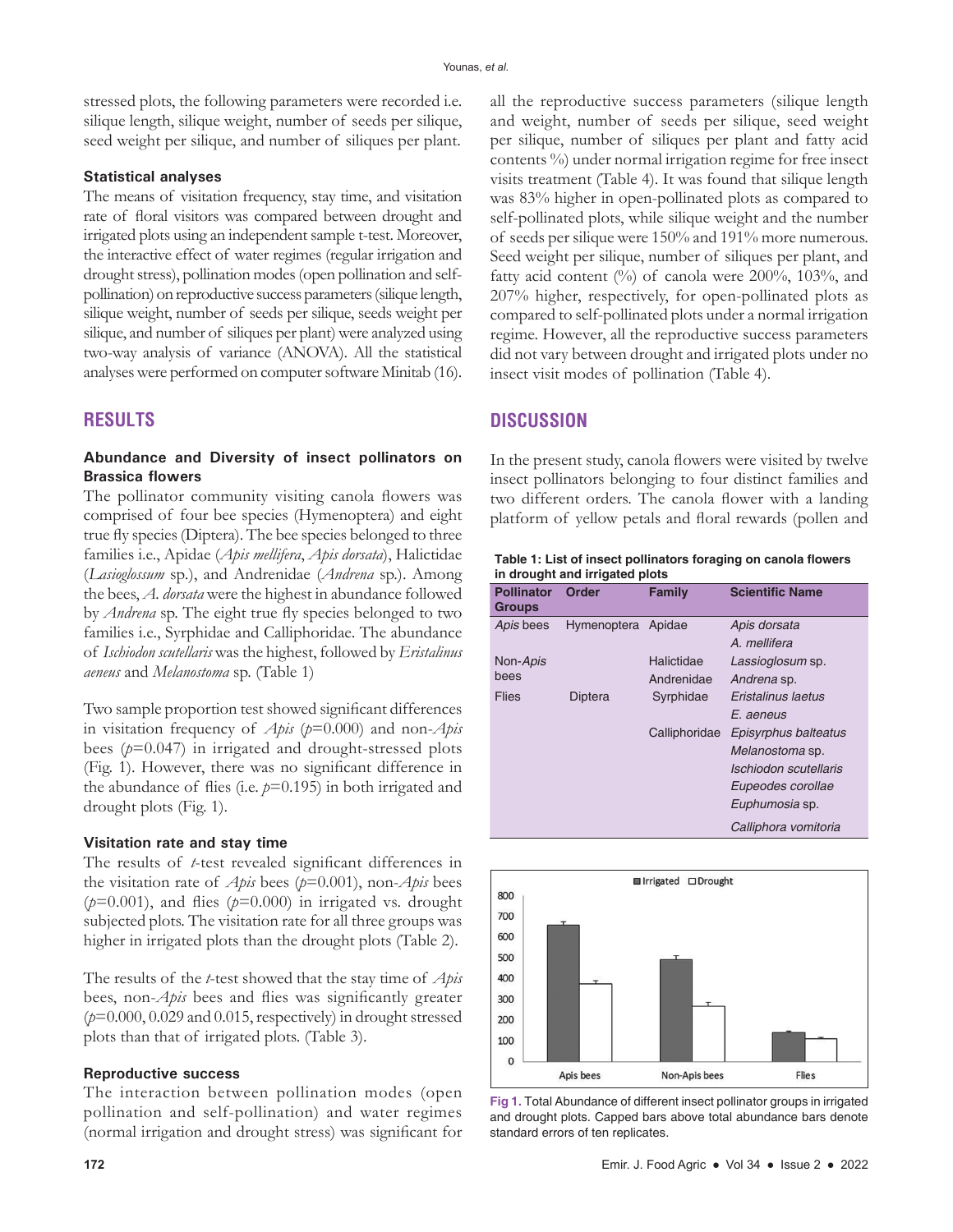| Table 2: Visitation rate of insect pollinators observed on canola flowers |  |  |
|---------------------------------------------------------------------------|--|--|
|---------------------------------------------------------------------------|--|--|

|                |                  | Honey bees       |                 | <b>Non-Apis Bees</b> |                 | <b>Syrphid flies</b> |  |
|----------------|------------------|------------------|-----------------|----------------------|-----------------|----------------------|--|
|                | <b>Drought</b>   | <b>Irrigated</b> | <b>Drought</b>  | <b>Irrigated</b>     | <b>Drought</b>  | <b>Irrigated</b>     |  |
| Mean $\pm$ S.E | $10.25 \pm 0.40$ | $12.16 \pm 0.45$ | $3.82 \pm 0.43$ | $5.9 \pm 0.27$       | $1.41 \pm 0.06$ | $2.5 \pm 0.17$       |  |
| df             | 79               |                  | 79              |                      | 79              |                      |  |
| P-value        | < 0.0001         |                  | < 0.0001        |                      | < 0.0001        |                      |  |

|            |                 | Honey bees       |                 | Non- Apis Bees   |                  | <b>Syrphid flies</b> |  |
|------------|-----------------|------------------|-----------------|------------------|------------------|----------------------|--|
|            | <b>Drought</b>  | <b>Irrigated</b> | <b>Drought</b>  | <b>Irrigated</b> | <b>Drought</b>   | <b>Irrigated</b>     |  |
| Mean±S.E   | $5.01 \pm 0.25$ | $3.75 \pm 0.17$  | $8.86 \pm 1.15$ | $5.97+0.43$      | $19.21 \pm 0.94$ | $16.35 \pm 1.12$     |  |
| df         | 79              |                  | 79              |                  | 79               |                      |  |
| $P$ -value | < 0.0001        |                  | < 0.0001        |                  | < 0.0001         |                      |  |

**Table 4: Two‑way ANOVA showing the interaction of water regimes and pollination modes with reproductive success parameters of canola.**

| <b>Water regimes</b>        | <b>Pollination modes</b> | <b>Mean</b> |        |
|-----------------------------|--------------------------|-------------|--------|
|                             | <b>Open</b>              | Caged       |        |
| Silique length (cm)         |                          |             |        |
| Irrigated                   | 9.17a                    | 5.00c       | 7.08   |
| <b>Drought</b>              | 6.67 <sub>b</sub>        | 4.77 c      | 5.71   |
| Mean                        | 7.91                     | 4.88        |        |
| LSD $p \le 0.05$            | 1.26                     |             |        |
| Silique weight (g)          |                          |             |        |
| Irrigated                   | 0.15a                    | 0.06c       | 0.10   |
| Drought                     | 0.09 <sub>b</sub>        | 0.05c       | 0.06   |
| Mean                        | 0.11                     | 0.05        |        |
| LSD $p \le 0.05$            | 1.76                     |             |        |
| Seeds per silique           |                          |             |        |
| Irrigated                   | 36.00 a                  | 12.33c      | 24.16  |
| Drought                     | 24.67 b                  | 8.67 c      | 16.66  |
| Mean                        | 30.33                    | 10.5        |        |
| LSD $p \le 0.05$            | 4.88                     |             |        |
| Seed weight per silique (g) |                          |             |        |
| Irrigated                   | 0.09a                    | 0.03c       | 0.06   |
| Drought                     | 0.06 <sub>b</sub>        | 0.02c       | 0.04   |
| Mean                        | 0.07                     | 0.02        |        |
| LSD $p \le 0.05$            | 0.01                     |             |        |
| Silique per plant           |                          |             |        |
| Irrigated                   | 206.67 a                 | 101.33 c    | 154    |
| <b>Drought</b>              | 137,00 b                 | 96.67 c     | 116.83 |
| Mean                        | 171.83                   | 99          |        |
| LSD $p \le 0.05$            | 28.07                    |             |        |
| Fatty acid (%)              |                          |             |        |
| Irrigated                   | 17.14a                   | 5.58c       | 11.36  |
| Drought                     | 11.45 b                  | 4.57c       | 8.01   |
| Mean                        | 14.29                    | 5.07        |        |
| LSD $p \le 0.05$            | 2.68                     |             |        |

Means followed by the same letters in a column are not statistically different according to Tukey at 5% level of significance.

nectar) attracts a wide array of insect pollinators such as honeybees, wild bees, and flies (Ali et al., 2011). The abundance of honey bees was found highest, followed by non-*Apis* bees and syrphid flies. Some previous studies have reported honey bees as more abundant pollinators of canola flowers (Bommarco et al., 2012). Because of their short-tongue, syrphid flies prefer to forage from plants that have short corolla and easy access to pollen and nectar such as canola flowers (Colley and Luna, 2000)

The abundance of *Apis,* non-*Apis* bees, and flies varied between irrigated and drought conditions. The abundance of these pollinators groups was higher under irrigated regime than drought. The low pollinator abundance in drought may be due to the two type of variations in flowering plants that make these plants less attractive for insect pollinators: first, drought negatively affect the floral signals of the plants (shape, colour, scent of flowers) for the reward status, second, it also affect the rewards i.e., nectar (sugar source for insect pollinators) and pollen (source of protein and amino acids for pollinators) (Byers, 2017). Moreover, it has been suggested that such indirect effect of drought on insect pollinators is more drastic than the direct effect on insect pollinators (Ogilvie et al., 2017; Ropars et al., 2020). A previous study on pollination of *Trigonella moabitica* (Fabaceae) has also reported a significant lower abundance of honey bees in moderately watered and drought stress conditions than fully watered plants (attracted nearly 70% of all bees' visits). This low visitation is because flowers of water-stressed plants are less attractive to pollinators, especially bees (Al-Ghazawi et al., 2009) and food-based cues affect the foraging behavior of honey bees (Pernal and Currie, 2002).

The stay time and visitation rate of all the pollinator groups (*Apis*, non- *Apis* bees, and flies) varied significantly under irrigated and drought conditions. Stay time was comparatively higher on flowers of canola crop subjected to drought than the irrigated condition. Contrarily, visitation rate of all pollinator groups was higher for irrigated plots than the drought plots. Bees and other pollinators alter their foraging behavior (stay time and visitation rate) in response to floral rewards and preferably visit those flowers that produce greater nectar rewards (Dreisig, 2012).This frequent visitation results in higher pollen deposition on the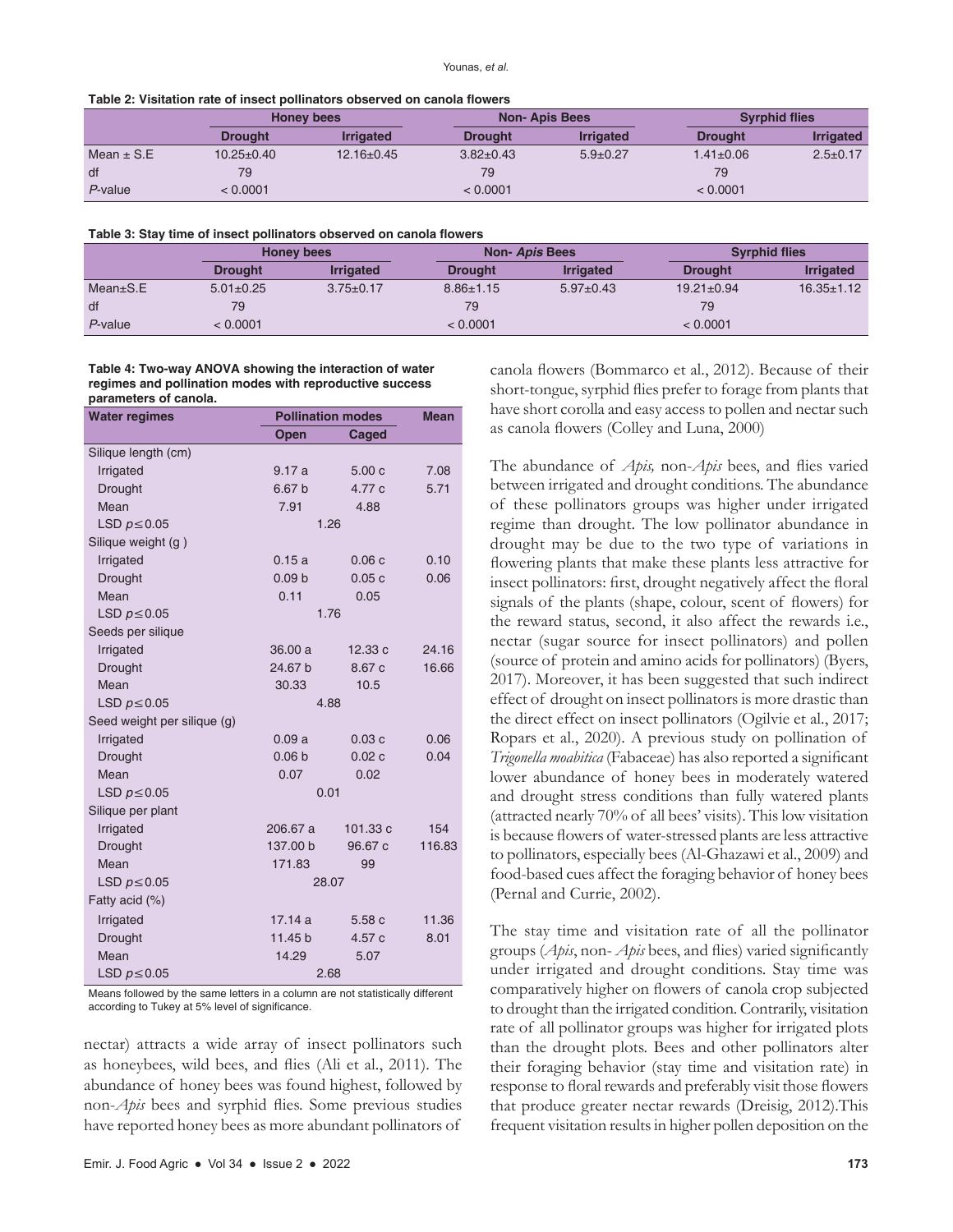stigmatic surface of *Brassica* species leading to the higher yield (Cresswell, 2000).

#### **ACKNOWLEDGMENTS**

The visitation and foraging rate of insect pollinators are governed by factors such as length of proboscis, natural foraging behavior, nectar sugar concentration (Abrol, 2007), floral rewards, and prevailing abiotic factors including wind speed, relative humidity, light intensity, and temperature (Vicens and Bosch, 2000). Pollination success relies on both components, such as the amount of conspecific pollen that is compatible delivered in a visit and number of visits (visitation rate) a flower received; and that both factors are related to nectar and pollen rewards which in turn are affected by biotic and abiotic factors, i.e., soil moisture (Waser and Price, 2016).

Yield and quality attributes of canola (silique length, silique weight, numbers of seeds per silique, seed weight per silique, numbers of siliques per plant, and fatty acid percentage) did not vary under no insect pollination (cage treatment) in drought and irrigated plots. Nevertheless, in the case of open-pollination, the difference among the two water regimes for reproductive success parameters was more pronounced, suggesting that pollinators play a crucial role in enhancing seed set and yield of canola crop (Sanas et al., 2014).

Besides low pollinator visitation in drought-stressed plots of canola in our study, reduction in reproductive success of this crop can be further attributed to increase in pollen sterility and ovary abortion as these are the major drivers affecting seed setting (Melser and Klinkhamer, 2001; Boyer and Westgate, 2004). The same mechanism has been reported for low yield under drought-stressed conditions in maize, *Trigonella coerulea* (Akhalkatsi and Rainer, 2005) and wheat (Sinclair and Jamieson, 2006) due to reduction in seed number. Moreover, drought stress during the flowering stage may reduce the harvest index by 60% due to the decline in seed setting (Garrity and O'Toole, 1994).

In conclusion, drought stress reduced the abundance and visitation rate of insect pollinators leading to the lower reproductive success of canola. Considering the current climate change scenarios and limited water availability, future studies should consider this aspect in other cross pollinated crops under varying environments and insect fauna.

## **Authors' contributions**

All authors contributed to the conceptualization and design of the experiment. Muqadas Younas did material preparation and data collection while Mudssar Ali and Amar Matloob performed data analysis. Muqadas Younas wrote the first draft of the manuscript and all the authors commented on previous versions of the manuscript. All authors read and approved the final manuscript.

We are all highly thankful to the Muhammad Nawaz Shareef University of Agriculture Multan for providing the facility to perform the current research work.

# **REFERENCES**

- Abrol, D. P. 2007. Honeybees and rapeseed: A pollinator-plant interaction. Adv. Bot. Res. 45: 337-367.
- Akhalkatsi, M. and L. Rainer. 2005. Water limitation effect on seed development and germination in *Trigonella coerulea* (Fabaceae). Flora. 200: 493-501.
- Al-Ghzawi, A. A., S. Zaitoun, H. Gosheh and A. Alqudah 2009. Impacts of drought on pollination of *Trigonella moabitica* (Fabaceae) via bee visitations. Arch. *Agron. Soil Sci.* 55: 683-692.
- Ali, M., S. Saeed, A. Sajjad and A. Whittington. 2011. In search of the best pollinators (*Brassica napus* L.) production in Pakistan. Appl. Entomol. Zool. 46: 353-361.
- Baude, M., W. E. Kunin, N. D. Boatman, S. Conyers, N. Davies, M. A. Gillespie and J. Memmott. 2016. Historical nectar assessment reveals the fall and rise of floral resources in Britain. Nature. 530: 85-88.
- Bommarco, R., L. Marini and B. E. Vaissière. 2012. Insect pollination enhances seed yield, quality and market value in oilseed rape. Oecologia. 169: 1025-1032.
- Borrell, B. J. 2007. Scaling of nectar foraging in orchid bees. Am. Nat. 169: 569-580.
- Boyer, J. and M. Westgate. 2004. Grain yields with limited water. J. Exp. Bot. 55: 2385-2394.
- Brown, M. J., L. V. Dicks, R. J. Paxton, K. C. Baldock, A. B. Barron, M. P. Chauzat and J. Li. 2016. A horizon scans of future threats and opportunities for pollinators and pollination. Peer. J. 4: 2249.
- Burkle, L. A. and J. B. Runyon. 2016. Drought and leaf herbivory influence floral volatiles and pollinator attraction. Glob. Change. Biol. 22: 1644-1654.
- Byers, D. L. 2017. Studying plant-pollinator interactions in a changing climate: A review of approaches. Appl. Plant Sci. 5: 1700012.
- Cane, J. H. 2016. Adult pollen diet essential for egg maturation by a solitary Osmia bee. J. Insect Physiol. 95: 105-109.
- Carvell, C., A. F. Bourke, S. Dreier, S. N. Freeman, S. Hulmes, W. C. Jordan and M. S. Heard. 2017. Bumblebee family lineage survival is enhanced in high-quality landscapes. Nature. 543: 547-549.
- Campbell, D. R., N. W. Waser, M. V. Price, E. A. Lynch and R. J. Mitchell. 1991. Components of phenotypic selection: Pollen export and flower corolla width in *Ipomopsis aggregata*. Evolution. 45: 1458-1467.
- Cnaani, J., J. D. Thomson and D. R. Papaj. 2006. Flower choice and learning in foraging bumblebees: Effects of variation in nectar volume and concentration. Ethology. 112: 278-285.
- Colley, M. R. and J. M. Luna. 2000. Relative attractiveness of potential linsectary plants to aphidophagous hoverflies (*Diptera: Syrphidae*). Environ. Entomol. 29: 1054-1059.
- Cresswell, J. E. 2000. Manipulation of female architecture in flowers reveals a narrow optimum for pollen deposition. Ecology. 81: 3244-3249.
- Dreisig, H. 2012. How long to stay on a plant: The response of bumblebees to encountered nectar levels. Arthropod. Plant Int. 6: 315-325.